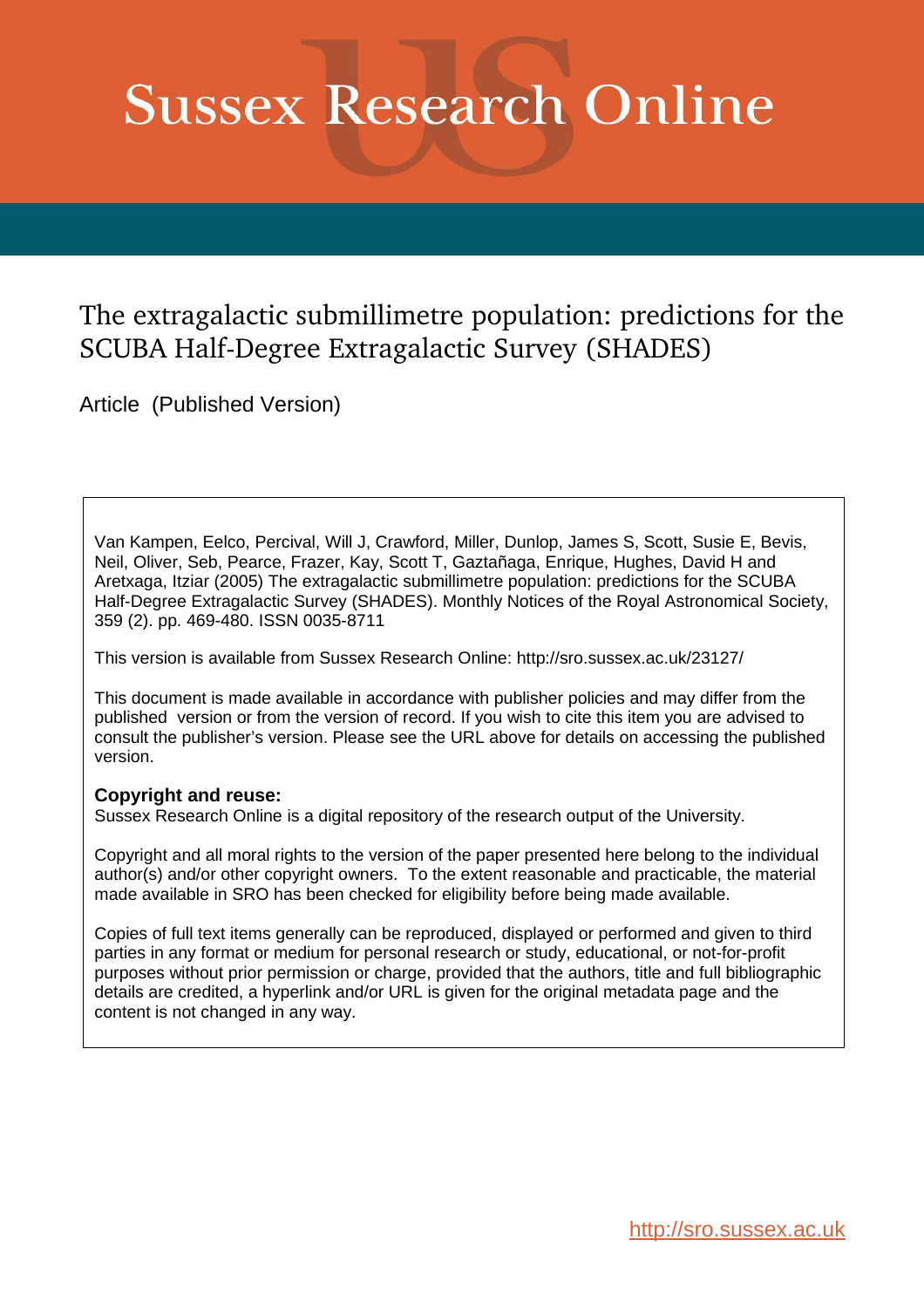## **The extragalactic submillimetre population: predictions for the SCUBA Half-Degree Extragalactic Survey (SHADES)**

Eelco van Kampen,<sup>1,2\*</sup> Will J. Percival,<sup>1</sup> Miller Crawford,<sup>1</sup> James S. Dunlop,<sup>1</sup> Susie E. Scott,<sup>1</sup> Neil Bevis,<sup>3</sup> Seb Oliver,<sup>3</sup> Frazer Pearce,<sup>4</sup> Scott T. Kay,<sup>3</sup> Enrique Gaztañaga,<sup>5,6</sup> David H. Hughes<sup>5</sup> and Itziar Aretxaga<sup>5</sup>

1 *Institute for Astronomy, University of Edinburgh, Royal Observatory, Blackford Hill, Edinburgh EH9 3HJ*

2 *Institute for Astrophysics, University of Innsbruck, Technikerstr. 25, A-6020 Innsbruck, Austria*

<sup>4</sup>*School of Physics & Astronomy, University of Nottingham, University Park, Nottingham NG7 2RD*

5 *Instituto Nacional de Astrof´ısica, Optica y Electronica, Apt. Postal 51 y 216, Puebla, Pue, Mexico ´*

6 *Institut d'Estudis Espacials de Catalunya, Edifici Nexus, Gran Capita 2-4, desp. 201, 08034 Barcelona, Spain*

Accepted 2005 February 4. Received 2005 February 1; in original form 2004 July 7

#### **ABSTRACT**

We present predictions for the angular correlation function and redshift distribution for SHADES, the SCUBA Half-Degree Extragalactic Survey, which will yield a sample of around 300 submillimetre sources in the 850-µm waveband in two separate fields. Complete and unbiased photometric redshift information on these submillimetre sources will be derived by combining the SCUBA data with (i) deep radio imaging already obtained with the Very Large Array, (ii) guaranteed-time *Spitzer* data at mid-infrared wavelengths, and (iii) far-infrared maps to be produced by BLAST, the Balloon-borne Large-Aperture Submillimeter Telescope. Predictions for the redshift distribution and clustering properties of the final anticipated SHADES sample have been computed for a wide variety of models, each constrained to fit the observed number counts. As we are dealing with around 150 sources per field, we use the sky-averaged angular correlation function to produce a more robust fit of a power-law shape  $w(\theta) = (\theta/A)^{-\delta}$ to the model data. Comparing the predicted distributions of redshift and of the clustering amplitude *A* and slope  $\delta$ , we find that models can be constrained from the combined SHADES data with the expected photometric redshift information.

**Key words:** surveys – galaxies: evolution.

#### **1 INTRODUCTION**

The understanding of galaxy formation and evolution is making rapid progress because of a combination of a wealth of new observational data at a wide range of wavelengths and redshifts, and an increased understanding of which physical processes underlie the formation and evolution of galaxies. However, an important problem with most current galaxy formation models is that it is difficult to establish whether a set of model parameters that produces a good match to observations is unique. The main reason for this is that, for most models, there are degeneracies amongst the various free parameters. As a significant fraction of observational data used to constrain the model parameters are obtained from our local Universe, the 'uniqueness problem' can be resolved by comparing

model predictions and observations at high redshift, which in many respects is independent of a comparison at low redshift.

One major difference between low and high redshifts is the frequency and intensity of major mergers: at high redshifts they occur far more often and are more intense as the participating galaxies are likely to be more gas-rich than their low-redshift counterparts. They are also expected to be dust-enshrouded at the peak of their burst of star formation, which means that they are most easily detected in the submillimetre or far-infrared wavebands.

For this purpose, highly valuable observational data will be provided by the SCUBA Half-Degree Extragalactic Survey [SHADES: see http://www.roe.ac.uk/ifa/shades and Mortier et al. (2005) for details]. This survey, which commenced in 2002 December, has been designed to cover 0.5 deg<sup>2</sup> to a 3.5 $\sigma$  detection limit of  $S_{850 \mu m}$  $= 8$  mJy, split between two 0.25-deg<sup>2</sup> fields. The two survey areas, the Lockman Hole East and the Subaru–*XMM* Deep Field (SXDF), have been selected on the basis of low galactic confusion at submillimetre wavelengths, and the wealth of existing or

<sup>3</sup>*Astronomy Centre, University of Sussex, Falmer, Brighton BN1 9QH*

<sup>⋆</sup>E-mail: eelco.v.kampen@uibk.ac.at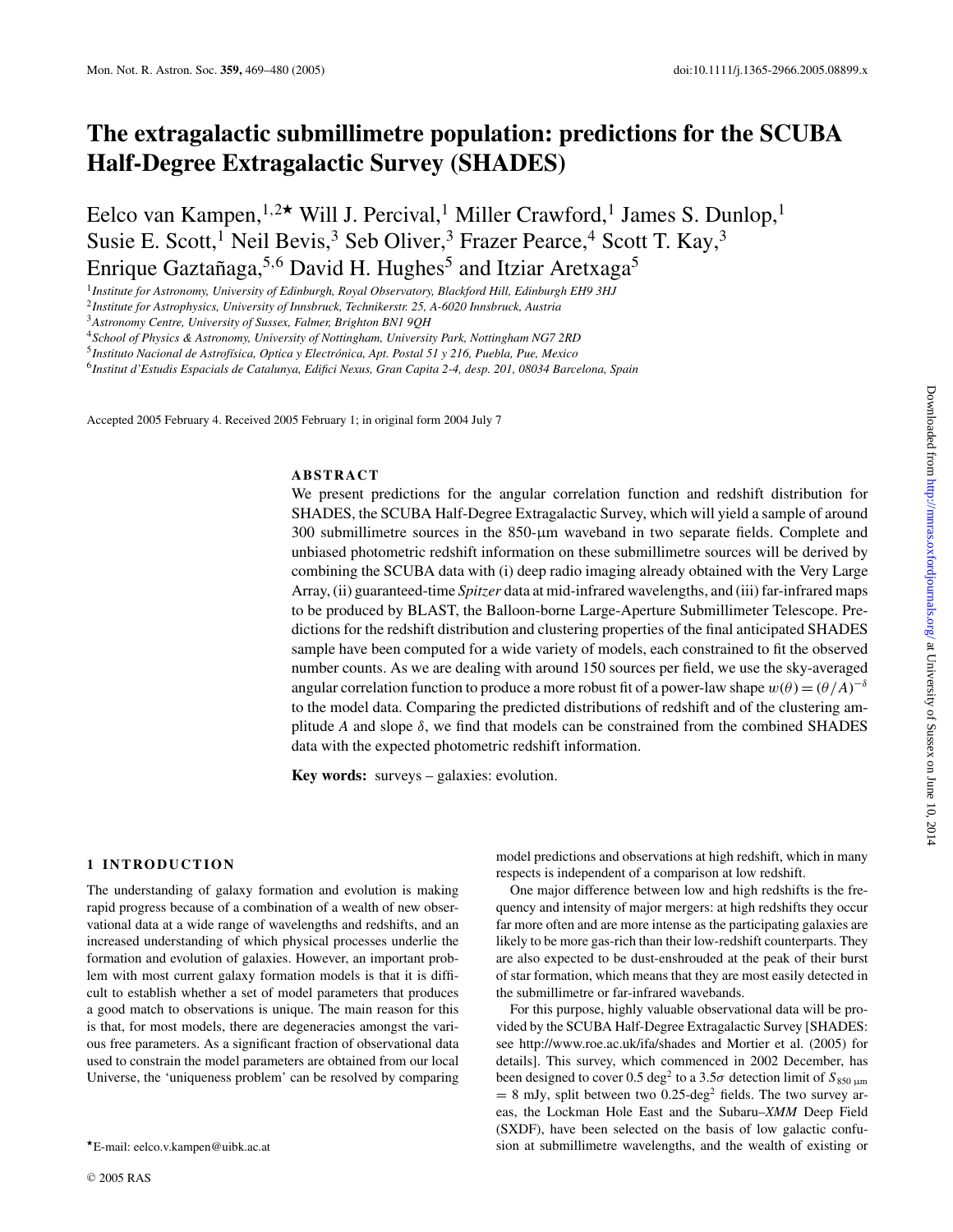anticipated supporting multi-frequency data from radio to X-ray wavelengths.

In addition the SCUBA data will be combined with data from the Very Large Array (VLA), the *Spitzer Space Telescope* and the Balloon-borne Large-Aperture Submillimeter Telescope (BLAST) [see http://chile1.physics.upenn.edu/blastpublic and Devlin (2001) for details], which will undertake a series of nested extragalactic surveys at  $250$ ,  $350$  and  $500 \mu m$ . This experiment will significantly extend the wavelength range, sensitivity and area of existing groundbased extragalactic submillimetre surveys (Hughes et al. 2002).

It is anticipated that spectroscopic redshifts will ultimately be obtained for a substantial fraction of the SHADES sources (e.g. Chapman et al. 2003, 2005). However, the key point for the work presented here is that, even where optical/near-infrared spectroscopy is impossible, the long-wavelength data provided by the combined SCUBA + VLA + *Spitzer* + BLAST data set will yield photometric redshifts for *all* sources with uncertainties of  $\delta z < 0.5$  (Aretxaga, Hughes & Dunlop 2005). This offers a unique powerful way of providing the complete and unbiased redshift and spectral energy distribution (SED) information required to measure the clustering properties of submillimetre sources, and the cosmic history of dustenshrouded star formation that takes place in very massive starbursts with inferred star formation rates of the order of 1000 M<sub> $\odot$ </sub> yr<sup>-1</sup> (Scott et al. 2002).

These massive starbursts could be associated with the formation of the progenitors of massive ellipticals if sustained for a significant amount of time (up to 1 Gyr). However, SCUBA sources could also be associated with bright, but short-lived, bursts of intense star formation occurring in more modest galaxies drawn from the highredshift galaxy population already discovered at optical/ultraviolet wavelengths (Adelberger & Steidel 2000, and many others). If the bright SCUBA sources are indeed the progenitors of massive ellipticals then they are likely to be more strongly clustered than when drawn from the population of less massive galaxies. This is an inevitable result of gravitational collapse from Gaussian initial density fluctuations: the rare high-mass peaks are strongly biased with respect to the mass (Kaiser 1984).

There is abundant evidence that this bias does occur at high redshift: the correlations of Lyman-break galaxies at  $z \approx 3$  are almost identical to those of present-day field galaxies, even though the mass must be much more uniform at early times. Moreover, the correlations increase with ultraviolet luminosity (Giavalisco & Dickinson 2001), reaching scalelengths of  $r_0 \simeq 7.5 h^{-1}$  Mpc, 1.5 times the present-day value. Daddi et al. (2000) find a trend of clustering with colour for extremely red objects (EROs), reaching  $r_0$   $\simeq$  11  $h^{-1}$  Mpc for  $R - K > 5$ , which corresponds to fluctuations in projected number density that are ∼unity on the scale of the SCUBA field of view, falling to 10 per cent rms on 1° scales. For SHADES to detect the clustering properties of bright submillimetre sources over comoving scales reaching  $\geqslant$  10 Mpc, the survey needs to cover a significant fraction of a square degree. At the time of writing, the survey is set to reach half a square degree within three years, and is making good progress towards achieving that goal.

The direct predecessor of SHADES was the 8-mJy survey of Scott et al. (2002; see also Ivison et al. 2002). The correlation function for SCUBA sources derived from this survey alone did not yield a significant detection of clustering, even though the large uncertainties meant that it was still consistent with the strong clustering displayed by EROs. There are nevertheless good reasons for believing the SCUBA source population to be highly clustered, and some observational evidence for this is now found (Blain et al. 2004). In particular, cross-correlation with X-ray sources (Almaini et al. 2003) and Lyman-break galaxies (Webb et al. 2003) yields clearly significant detections of clustering.

Scott et al. (in preparation) have recently performed a combined clustering analysis on the three main existing blank-field SCUBA surveys [the 8-mJy survey, the CUDSS survey by Webb et al. (2003) and the Hawaii survey by Barger, Cowie & Sanders (1999)] to determine whether the existing data are capable of revealing significant clustering within the submillimetre population alone. Even though this analysis is based on combining data from several small fields, it has yielded the first significant  $(5\sigma)$  measurement of submillimetre source clustering on scales  $\approx$ 0.5–2 arcmin, of a strength that does indeed appear comparable to that found by Daddi et al. (2000) for EROs. Interestingly, if the integral constraint (see Section 4.2 for its definition) is varied as a free parameter, the inferred clustering in fact becomes stronger than that displayed by the ERO population.

Finally, Blain et al. (2004) have found tentative evidence for a clustering length of  $6.9 \pm 2.1 h^{-1}$  Mpc (comoving) for those submillimetre galaxies for which they could obtain spectroscopic redshifts. As this was possible only for sources that are also detected at radio wavelengths, their sample is incomplete and likely to be biased. Furthermore, Adelberger (2005) argued that the method used is prone to systematic errors and is unnecessarily noisy.

The paper is organized as follows. Section 2 provides an overview of SHADES and its main aims. Section 3 describes the various models used to make predictions, which are compared with each other in Section 4. This section also presents the actual predictions for SHADES, and we discuss these in Section 5.

#### **2 SHADES: A WIDE-AREA SUBMILLIMETRE SURVEY WITH REDSHIFT INFORMATION**

The science goals of SHADES are to help to answer three fundamental questions about galaxy formation: What is the cosmic history of massive dust-enshrouded star formation activity? Are SCUBA sources the progenitors of present-day massive ellipticals? What fraction of SCUBA sources harbour a dust-obscured active galactic nucleus (AGN)? The aim of this paper is to review and compare the predictions of various existing models for the bright submillimetre population, and to consider how they can be best tested and constrained by the final SHADES data set, and thus help to answer the first two questions. The third question is not addressed in this paper, as it involves a detailed analysis of the combined radio, mid-infrared and X-ray properties of the SHADES sources.

An important property of SHADES is having meaningful redshift estimates, which provide vital information for estimating the bolometric luminosity of the sources, and hence the cosmic history of energy output from dust-enshrouded star formation activity. Redshift information also holds the key to measuring the clustering properties of the submillimetre source population. Although precise spectroscopic measurements of the redshift of a sample of SHADES sources will be possible if reliable radio/optical/infrared counterparts can be identified and readily followed up with 10-m-class optical telescopes (e.g. Chapman et al. 2003, 2005), in practice one will not be able to derive this information for the majority of sources in the survey. However, combination of the SHADES and BLAST data will allow the use of submillimetre photometric redshift techniques, yielding crude estimates ( $\delta z < 0.5$ ) for individual sources detected in both surveys.

A Monte Carlo based photometric redshift technique has been designed by Hughes et al. (2002) and tested by Aretxaga et al. (2003, 2005). Here submillimetre photometric information is combined with prior information on the population, such as the number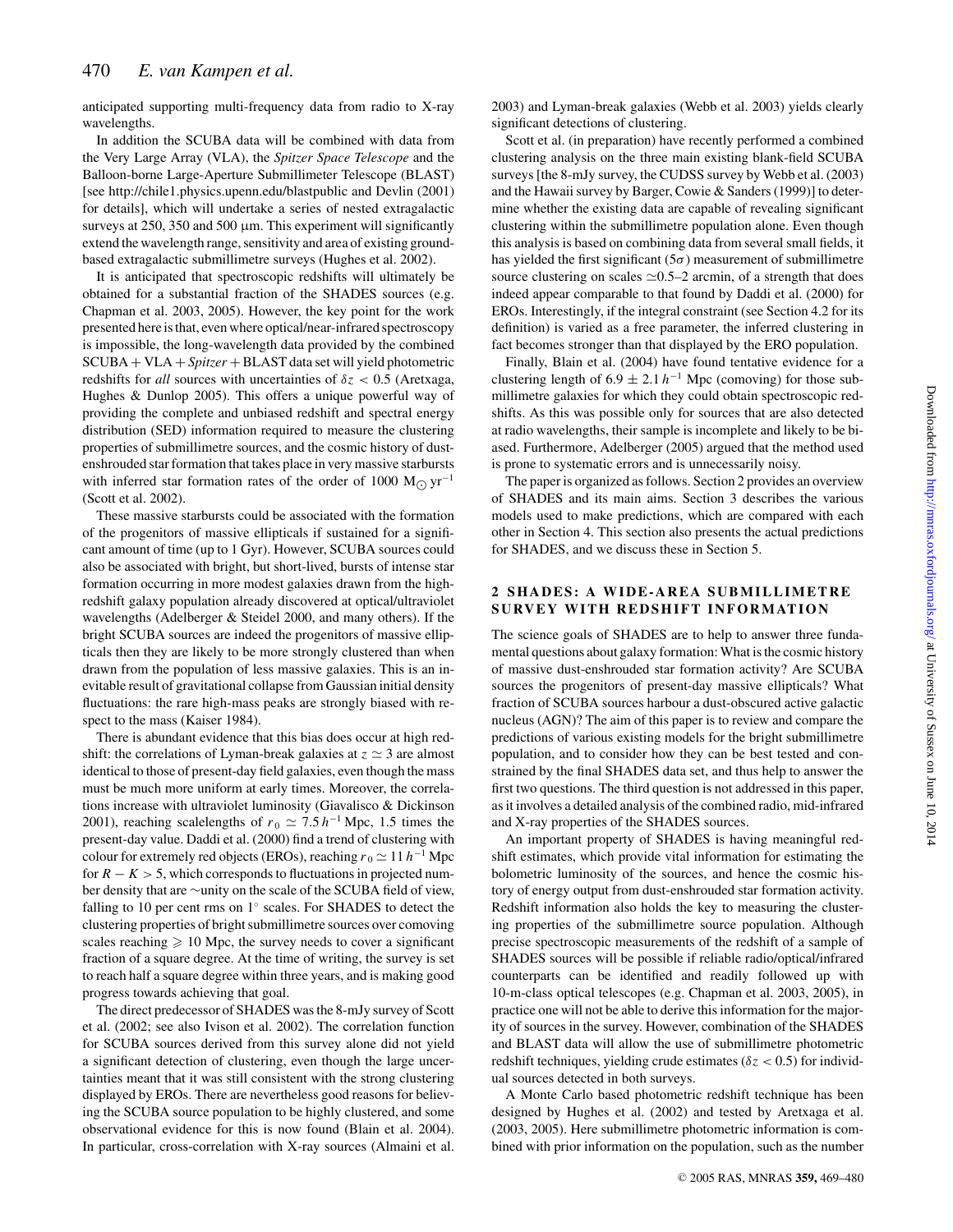counts and the likely evolution of the luminosity function of dustenshrouded galaxies, to weight the output redshifts provided by a large sample of template SEDs. These SEDs represent the wide range of temperatures, dust emissivities and luminosities found in nearby infrared-bright galaxies.

Even though the redshift distributions are relatively wide, the detailed information on the shape of the distribution, combined with a large number of sources, provides a powerful statistical measurement of population properties such as the parent redshift distribution and the global star formation rate. While, naively, these measurements might seem insufficiently crude, the combination of the redshift distributions of hundreds of sources can indeed measure the history of star formation of the galaxies detected in more than two submillimetre bands ( $L_{\text{FIR}} > 2 \times 10^{13}$  L<sub>⊙</sub>) with an accuracy of ~20 per cent (Hughes et al. 2002).

While simulations show that photometric redshift estimates detected only from submillimetre data have errors of the order of 0.5 (Hughes et al. 2002), it has been shown empirically that the inclusion of additional photometric information provided by detections or upper limits at 1.4 GHz (from the VLA) and at 170–70 µm (from the *Spitzer Space Telescope*) increases the accuracy of the photometric redshifts to  $\pm$  0.3 (Aretxaga et al. 2005).

#### **3 FOUR ALTERNATIVE MODELS OF THE EXTRAGALACTIC SUBMILLIMETRE POPULATION**

Four different models for the clustering of SCUBA galaxies are presented: a 'simple merger' model, a 'hydrodynamical' model, a 'stable clustering' model and a 'phenomenological' model. Some of these are designed especially with SHADES in mind, while for other models the SCUBA predictions are just part of a range of predictions. The models also vary in the level of complexity, and in the underlying assumptions, including the choices for the cosmological parameters, even though differences in the latter are minor compared with the fundamental differences between the models.

The aim of this paper is not to perform a detailed comparison between these models, or between models and data, but simply to present predictions for a diverse range of realistic models. The goal is to study the ability of SHADES to measure clustering, and establish its capability to distinguish between models.

#### **3.1 A simple merger model**

The simple merger model is included in order to help to determine the important processes at work in the creation of SCUBA galaxies. The underlying premise of this model is that 8-mJy SCUBA galaxies are formed by obscured star formation driven by the violent merger between two galaxy-sized haloes. The emission is assumed to be above the 8-mJy detection threshold for a lifetime  $t_{\text{life}}$  after the galaxy haloes have merged. No direct link is made between the luminosity of the SCUBA galaxy and the properties of the merger except that a lower limit is placed on the final mass of haloes that contain a detectable 8-mJy SCUBA source. In other words, a Poisson sampling of massive halo mergers is assumed to form bright SCUBA galaxies. We have adopted a mass limit of  $10^{13}$  M<sub> $\odot$ </sub>, corresponding to 'radio galaxy' mass haloes.

Halo mergers were found in a 256<sup>3</sup> N-body simulation run within a comoving  $(100 h^{-1}$  Mpc)<sup>3</sup> box using GADGET, a publicly available parallel tree code (Springel, Yoshida & White 2001). Cosmological parameters were assumed to have their concordance values  $(\Omega_{\rm m} = 0.3, \Omega_{\Lambda} = 0.7, h = 0.70 \text{ and } n_{\rm s} = 1)$ , and the power spectrum normalization was set at  $\sigma_8 = 0.9$ . Outputs from the simulation were obtained at 434 epochs, separated approximately uniformly in time, and haloes were found at each epoch using a standard friends-of-friends routine with linking length  $b = 0.2$ . New haloes were defined to be haloes with  $>50$  per cent of the constituent particles not having previously been recorded in a halo of equal or greater mass. Of these, the halo was said to have been created by a major merger if there were two progenitors at the previous time output that had mass between 25 and 75 per cent of the final mass.

Obtaining the right number density of SCUBA sources is limited by the definition of merging used, the lifetime of emission above the detection threshold, and the proportion of mergers that result in SCUBA sources. We therefore simply assume that all of the mergers, defined as above, result in a luminous SCUBA source, and allow  $t<sub>life</sub>$  to vary to give  $\sim$ 300 sources in 0.5 deg<sup>2</sup>. Because the density of high-mass ( $>10^{13}$  M $_{\odot}$ ) mergers is low, obtaining the correct number density of SCUBA sources requires a relatively long lifetime  $t_{\text{life}} =$  $8 \times 10^8$  yr.

Mock SCUBA catalogues for a 0.5-deg<sup>2</sup> survey are calculated by placing a (comoving) light cone through an array of simulation boxes. This is done by selecting output time-steps such that corresponding redshifts are separated by a box length in comoving coordinates. Boxes are reflected, rotated and translated randomly to reduce the artificial correlation between neighbouring boxes inherent in using a single simulation; this necessarily reduces real correlations due to structures that would cross boxes. Mergers that occur less than the model lifetime before the time corresponding to their luminosity distance are flagged as potential SCUBA sources, and their angular positions and redshifts are recorded in order to create mock catalogues.

Obviously, while this model does predict both the spatial distribution and redshift-space distribution of the SCUBA sources, it does not predict the luminosity function. In fact, we note that following successful comparison between analytic theory and numerical simulations, both the redshift-space distribution and the spatial distribution of SCUBA galaxies in this model could have been accurately estimated analytically (Percival, Miller & Peacock 2000; Percival et al. 2003).

#### **3.2 A hydrodynamical model**

At the heart of the model is a simulation from Muanwong et al. (2002) that is an adaptive particle–particle, particle–mesh code incorporating smoothed particle hydrodynamics (SPH). The underlying code is HYDRA (Couchman, Thomas & Pearce 1995) with the addition of a standard pair-wise artificial viscosity (Thacker et al. 2000). The cosmological model is  $\Omega_{\rm m} = 0.35$ ,  $\Omega_{\Lambda} = 0.65$ ,  $h =$  $0.71, \sigma_8 = 0.9, \Omega_b = 0.019$  *h*<sup>-2</sup>. The simulation used here employs a box of comoving size  $(100 h^{-1}$  Mpc)<sup>3</sup> with  $160^3$  dark matter particles and  $160<sup>3</sup>$  gas particles, and is evolved between  $50 > z > 0$ in approximately 2000 time-steps. The simulations have various components: non-interacting dark matter; gas; 'star-like' (same as gas, but forming stars); and 'galaxy fragments', which are collisionless. Evolution of the various components is as follows: all particles evolve under gravity; gas can adiabatically heat and cool; gas can also radiatively cool; at  $\rho/\bar{\rho} > 500$ ,  $T < 12000$  K gas particles become 'star-like' (at this point all the mass is deemed to have been converted into stars). An aggregation of 13 or more close 'star-like' particles become a 'fragment'. Fragments may accrete more starlike particles but do not merge.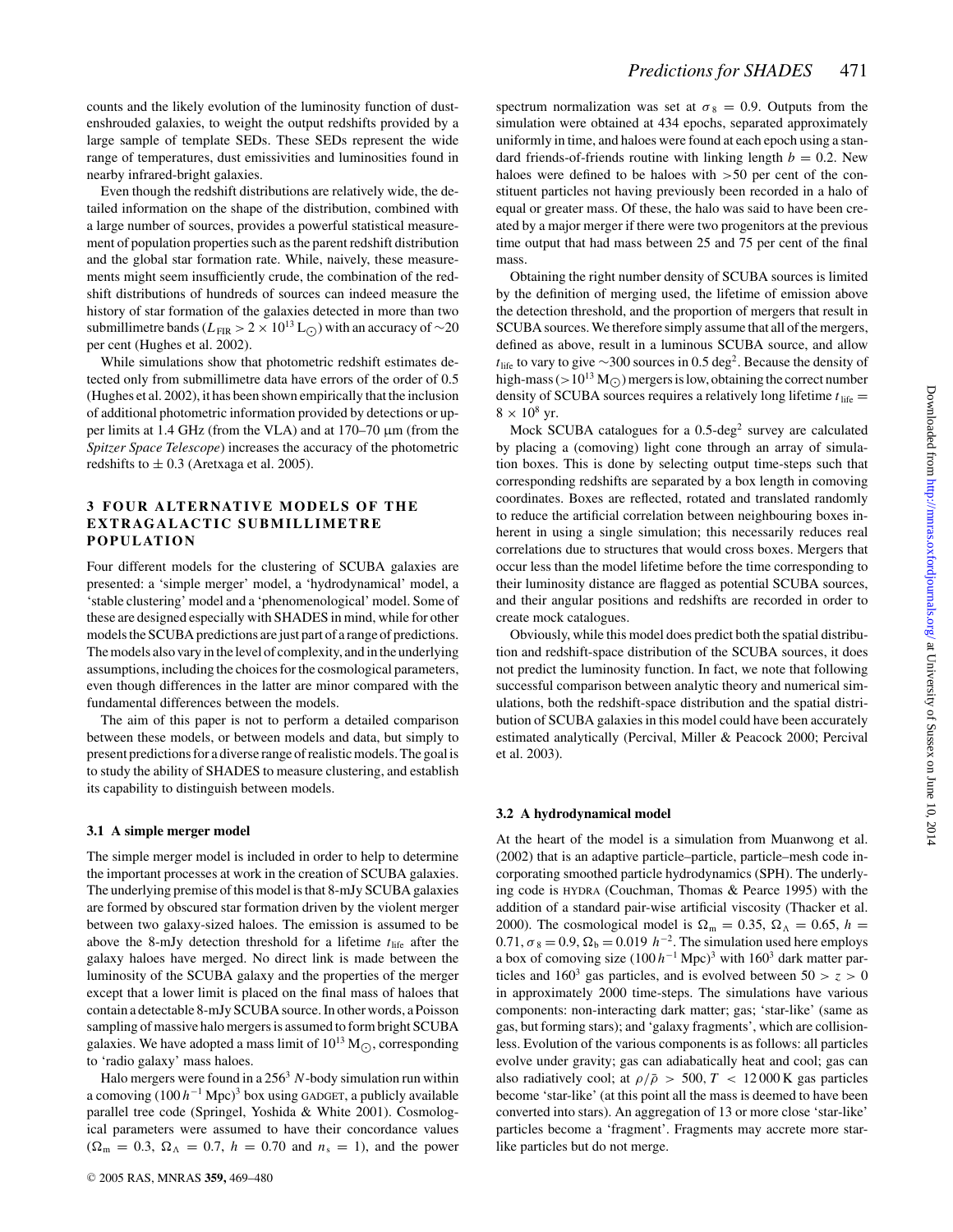As a complete model of galaxy formation this simulation has a number of strengths and weaknesses. It provides a self-consistent treatment of large-scale structure and galaxy evolution. However, the limited resolution and the arbitrary solution to the 'cooling catastrophe' necessitated by this limit its validity. For the present purpose the full power of the simulation is not used; it serves as an ingredient to a more phenomenological model.

The first step is to construct a 'galaxy fragment' light-cone in the usual way (as described in Section 3.1). With the SHADES sample area it is not necessary to use more than a single box transverse to the line of sight.

The redshift distribution of the fragments in this cone  $\left(\frac{dN}{dz}\right)_{\text{frag}}$ is measured using redshift bins of uniform width  $\Delta z = 0.7$ ; however, there are many more fragments in each bin than would be detectable. Each fragment is treated as the possible location of a SCUBA source and is selected based upon its star formation rate (SFR), which is measured as the mass per unit time of 'star-like' particles accreted to this fragment (averaged over the last output time-step). The required number of fragments with the greatest SFR are selected from each bin such that the redshift distribution matches a particular model:  $(dN/dz)_{\text{SCUBA}}$ . For this paper, the analytical form of Baugh, Cole & Frenk (1996) is adopted with a median redshift of 2.3 and the normalization such as to give 300 sources in the full  $0.5$ -deg<sup>2</sup> sample size. Hence the redshift distribution produced is not derived from the hydrodynamical simulations and this model merely makes a reasonable choice as to which fragments SHADES will include, and, for these, encodes the positional information from the simulations.

#### **3.3 A stable clustering model**

This is the model of Hughes & Gaztañaga (2000), in which a single output from a *N*-body simulation that fits well the local spatial correlation function as measured by APM (Gaztañaga  $&$  Baugh 1998) is used to generate a population of SCUBA galaxies in a light-cone. This corresponds to assuming stable clustering, i.e. a constant spatial correlation function in comoving space. Fixing the spatial correlation function does not imply that we also fix the angular correlation, as that depends on light-cone geometry, luminosity evolution, and the redshift selection function. The prescription for galaxy formation corresponds to the assumption that the probability for finding a galaxy somewhere within the light-cone is simply proportional to the local dark matter density, with the total number of galaxies normalized to the surface density required for a given flux limit. Although the redshift distribution is (exponentially) cut off beyond  $z = 6$ , this model contains the highest redshift SCUBA galaxies of all models considered in this paper.

This model has been used in the photometric redshift estimation technique of Aretxaga et al. (2003), to constrain sample size and depth given the correlation length, and to test correlation function measurements from surveys with relatively small sky coverage (Gaztañaga & Hughes 2001).

#### **3.4 A phenomenological model**

The phenomenological galaxy formation model of van Kampen, Rimes & Peacock (in preparation), a revised version of the model of van Kampen, Jimenez & Peacock (1999), is semi-numerical, in the sense that the merging history of galaxy haloes is taken directly from *N*-body simulations that include special techniques to prevent galaxy-scale haloes undergoing 'over-merging' owing to inadequate numerical resolution. When haloes merge, a criterion based on dynamical friction is used to decide how many galaxies exist in the newly merged halo. The most massive of those galaxies becomes the single central galaxy to which gas can cool, while the others become its satellites.

When a halo first forms, it is assumed to have an isothermal sphere density profile. A fraction  $\Omega_{\rm b}/\Omega_{\rm m}$  of this is in the form of gas at the virial temperature, which can cool to form stars within a single galaxy at the centre of the halo. Application of the standard radiative cooling curve shows the rate at which this hot gas cools and is able to form stars. Energy output from supernovae reheats some of the cooled gas back to the hot phase. When haloes merge, all hot gas is stripped and ends up in the new halo. Thus each halo maintains an internal account of the amounts of gas being transferred between the two phases, and consumed by the formation of stars.

The model includes two modes of star formation: quiescent star formation in discs, and starbursts during major merger events. Having formed stars, in order to predict the appearance of the resulting galaxy it is necessary to assume an initial mass function (IMF), which is generally taken to be Salpeter's, and to have a spectral synthesis code, for which we use the spectral models of Bruzual & Charlot (1993). The evolution of the metals is followed, because the cooling of the hot gas depends on metal content, and a stellar population of high metallicity will be much redder than a low-metallicity one of the same age. It is taken as established that the population of brown dwarfs makes a negligible contribution to the total stellar mass density, and the model does not allow an adjustable mass-to-light ratio for the stellar population. The cosmological model adopted is  $\Omega_{\rm m} = 0.3$ ,  $\Omega_{\Lambda} = 0.7$ ,  $h = 0.7$ ,  $\sigma_8 = 0.93$ ,  $\Omega_b = 0.02 h^{-2}$ . The 850-µm flux is assumed to be proportional to the star formation rate [with 8 mJy corresponding to 1000 M $_{\bigodot}\,$  yr $^{-1},$ as found by Scott et al. (2002)], with a random term of the order of 50 per cent added or subtracted to mimic the uncertainty in dust temperature, grain sizes and other properties that are not yet included in the modelling.

The model used in this paper has a mixture of bursting and quiescent star formation, with most of the recent star formation occurring in discs, following the Schmidt law with a threshold according to the Kennicutt criterion, and most of the high-redshift star formation resulting from merger-driven starbursts. The model is similar in philosophy to that of Hatton et al. (2003) and Baugh et al. (2005), but with many differences in the details and parameters adopted.

#### **3.5 Model comparison**

In this section we compare the models in order to get a qualitative description of where the differences lie.

What drives the flux in each of the models? In the simple merger model, an actual flux is not calculated; rather, a merger mass threshold is related to a flux threshold. The hydrodynamical and stable clustering models have some of the properties of the galaxies fixed, but not the flux, which is assigned statistically. The phenomenological model is the only one that generates a flux from the actual physical properties of the galaxies, taking into account the approximations and assumptions made.

What drives the clustering signal in each of the models? In the stable clustering model the *spatial* correlation function is fixed in comoving space, which means that the angular correlation function is built up along the light-cone in a way that depends on the selection of galaxies as a function of redshift. The simple merger, hydrodynamical and phenomenological models produce galaxies first, and build up the angular correlation function along the line of sight. In the simple merger a one-to-one correspondence between galaxies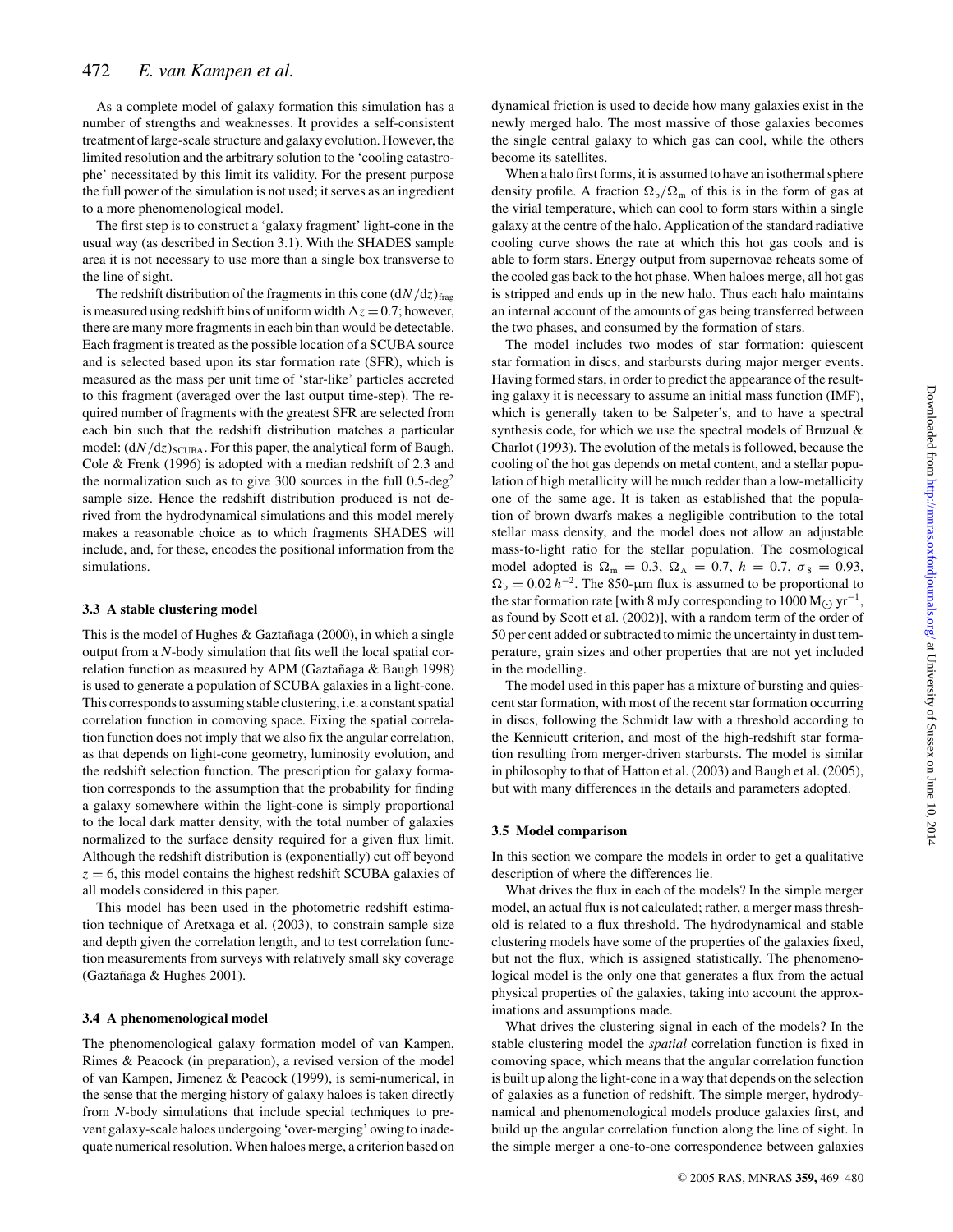and haloes is assumed, whereas the other two models have more complex relations between mass and light.

What determines the redshift distribution in each of the models? In the hydrodynamical model it is simply taken from Baugh et al. (1996), whereas for the other models it is actually an outcome of the models, although in the stable clustering model an exponential cutoff at  $z \approx 6$  is applied. The main determining factor for the simple merger and phenomenological models for the redshift distribution is the merger rate as a function of redshift. For the simple merger model this is obvious, but for the phenomenological model this follows from the dominant contribution of merger-driven starbursts to the submillimetre flux.

Besides the models used in this paper, other models exist in the literature, which are similar in philosophy to those included here, but still produce different predictions for the submillimetre population. Models similar to the phenomenological model are those of Hatton et al. (2003) and Baugh et al. (2005), which differ mainly in the details of the physics implemented, and the choice of parameters.

#### **4 MODEL PREDICTIONS COMPARED**

In Fig. 1 we show a complete simulation of one of the two 850-µm data sets that will comprise SHADES, produced using the phenomenological model described in Section 3.4. A simple square geometry was chosen, although the actual survey geometry of each of the two SHADES fields could be of a somewhat different shape. All sources with fluxes larger than 8 mJy are shown, where the symbol size is proportional to the logarithm of the flux, i.e. a submillimetre magnitude.

We now consider simulated SHADES data sets as predicted from the various alternative models of the submillimetre source population presented in Section 3. We do not consider the effects of noise and sidelobes, but we do take into account the effects of the 15-arcsec SCUBA beam by merging into single submillimetre sources anything closer together than 7 arcsec. This reflects the



Figure 1. A simulated distribution of 8-mJy sources for the phenomenological model described in Section 3.4, with no redshift selection. The size of the field is equal to each of the two fields that will make up SHADES:  $0.25 \text{ deg}^2$ . The diameter of each dot is proportional to the submillimetre magnitude of the source that it represents.



**Figure 2.** Redshift distributions for all models with 300 sources, averaged over 25 mock SHADES data sets for each model. The model distributions were convolved with a Gaussian of radius 0.4, roughly mimicking the statistical uncertainty in the photometric redshift errors.

resolution expected for the final source extraction from the SHADES images. After the removal of close pairs we assume the model submillimetre sources to reflect the final SHADES source list.

The final survey is expected to contain around 300 sources, i.e. 150 sources per field. We produce, for each model, 50 realizations of individual fields, i.e. 25 mock SHADES data sets of 300 sources each.

#### **4.1 Predictions for the redshift distribution**

For the four models, we show in Fig. 2 the redshift distributions expected after smoothing with a Gaussian filter of radius 0.4, which reflects, very crudely, the resolution achievable with photometric redshifts. The distributions are obtained by averaging over all realizations for each model, and are normalized to the total source count of 300.

Even after relatively heavy smoothing, we see that the redshift distributions are rather different, and are clearly distinguishable from each other. This means that even crude but complete redshift information will be of enormous benefit in differentiating between and constraining models. Obviously, obtaining more accurate redshifts should help to tune the models that survive this first test even further.

For the purpose of comparing clustering properties between the models, note from Fig. 2 that the redshift range  $2 < z < 3$  is the only range where all models have a reasonable number of sources to attempt a correlation function analysis. The differences in the distribution stem from the different assumptions for each of the models: the simple merger model assumes that only high-mass mergers can form SCUBA sources, which, in a hierarchical structure formation scenario, necessarily places them at lower redshifts as compared with the other models, while the simple, unbiased galaxy formation prescription of the stable clustering model places SCUBA sources at relatively high redshifts.

Current spectroscopic redshift measurements for submillimetreselected galaxies are incomplete and only available for small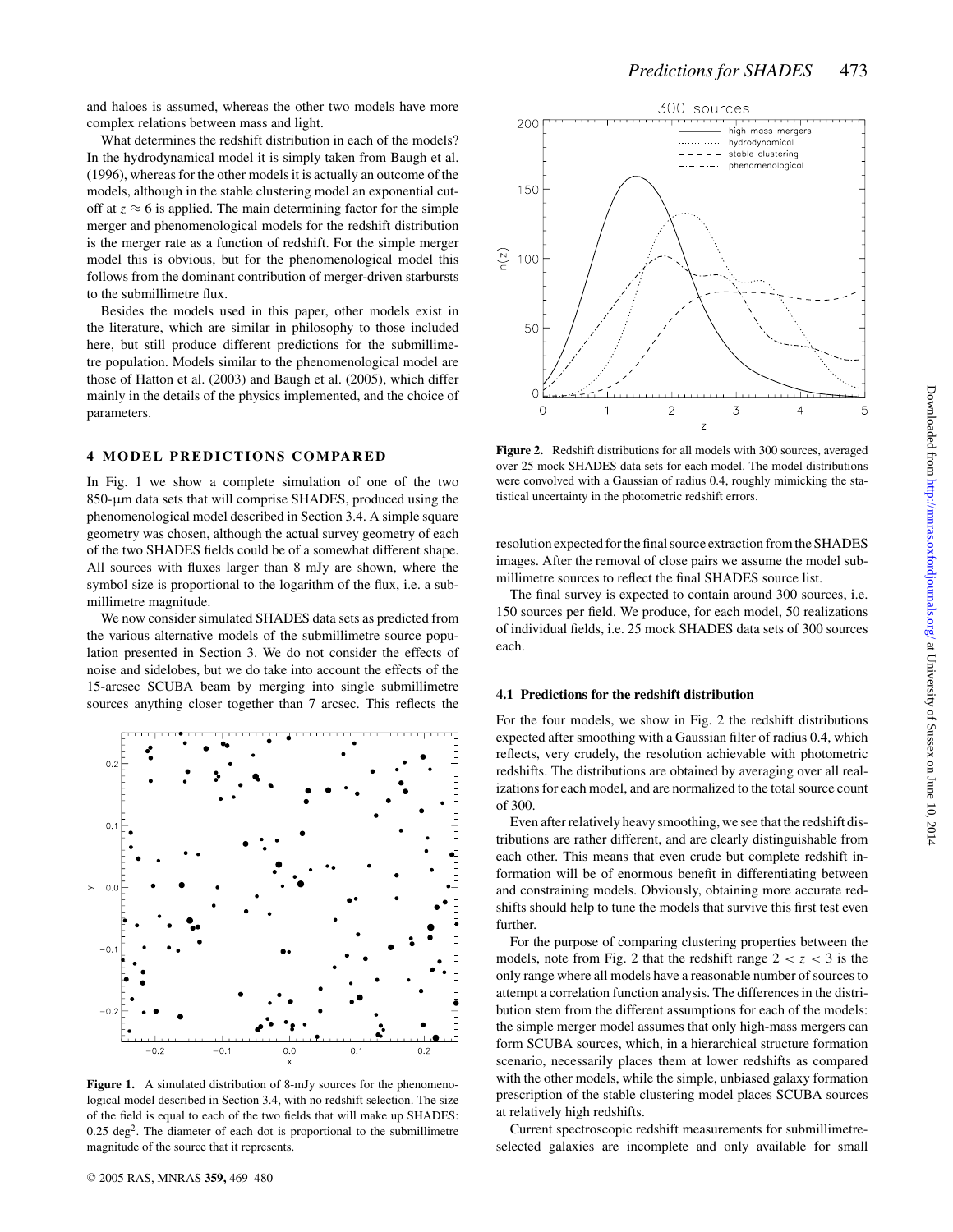samples, so any redshift distribution derived from such measurements is tentative. Chapman et al. (2005) claim that a Gaussian distribution with  $\bar{z} = 2.4$  and  $\sigma_z = 0.65$  fits their available data well, but the incompleteness of their data set imposed through their radio selection hinders a comparison with models.

#### **4.2 Clustering measures**

The estimated redshifts have a predicted accuracy of  $\delta z \sim \pm 0.4$ , which means that we cannot directly measure the three-dimensional spatial correlation function  $\xi(r)$ . However, we do not have to restrict ourselves to measuring angular clustering, as photometric redshifts can be used to boost the angular clustering signal-to-noise ratio by splitting the sample in redshift bins, or by considering only pairs of galaxies that lie at similar redshifts. Even so, the measured correlation function will be noisy, so we use integrals of this function, as considered in the early days of optical galaxy surveys when total source counts were much lower than today (e.g. Davis & Peebles 1983).

#### *4.2.1 Estimating the angular correlation function*

The method for modelling the clustering of sources proceeds as follows. From the data, the Landy & Szalay (1993) estimator  $1 + w_{LS} = 1 + (DD - 2DR + RR)/RR$  is calculated, where *DD*, *DR* and *RR* are the (normalized) galaxy–galaxy, galaxy–random and random–random pair counts at separation  $\theta$ , calculated from the galaxy sample and a large random catalogue containing 10 000 points that Poisson samples the survey region. This estimator is then fitted by its expected value

$$
1 + \langle w_{\text{LS}} \rangle = [1 + w(\theta)]/(1 + w_{\Omega}), \tag{1}
$$

where  $w_{\Omega}$  is the integral of the model two-point correlation function over the sampling geometry:

$$
w_{\Omega} = \int_{\Omega} G_{\mathbf{p}}(\theta) w(\theta) \, d\Omega.
$$
 (2)

The function  $G_p(\theta)$  is the probability density function of finding two randomly placed points in the survey at a distance  $\theta$ . This 'integral constraint' corrects for the effect of not knowing the true density of objects (Groth & Peebles 1977; Landy & Szalay 1993) and stops the recovered correlation function being biased to low values compared with the true function. Note that equation (1) implies that the true correlation function is biased low by a *factor* of  $1 + w_{\Omega}$ , whereas often this is approximated by  $w(\theta) = w_{LS} - w_{\Omega}$ , i.e. ignoring the term  $w_{LS}w_{\Omega}$ .

We also introduce an alternative to the standard angular correlation function that takes redshift information into account in an unorthodox way. In the counting of *DD* pairs, we just consider those pairs that have a redshift separation of at most 0.4, whereas the *DR* and *RR* counts are still obtained for all galaxy pairs. This is equivalent to removing distant pairs that are expected to be unclustered from an analysis of the angular correlation function of all of the objects in the survey. It is clear that this approach must increase the signal-to-noise ratio of the recovered correlation function.

#### *4.2.2 The sky-averaged angular correlation function*

For the relatively small number of sources being detected in SHADES, we measure an integral of the Landy & Szalay estimator. Such an approach has previously been used to analyse clustering

within early galaxy redshift surveys (e.g. the CfA survey: Davis & Peebles 1983). The statistic that was often obtained in these analyses was the integrated quantity  $J_3$ , defined as

$$
J_3(r) \equiv \int_0^r \xi(y) y^2 dy.
$$
 (3)

The dimensionless analogue of  $J_3$  is called the volume-averaged correlation function:

$$
\bar{\xi}(r) \equiv \frac{3}{r^3} \int_0^r \xi(y) y^2 dy = 3 \frac{J_3(r)}{r^3}.
$$
 (4)

This measures the fluctuation power up to the scale *r*, and is therefore a useful measure for a survey that is limited in object numbers. For reference,  $\bar{\xi}$ (10 *h*<sup>-1</sup> Mpc) = 0.83 was found for the optical CfA survey (Davis & Peebles 1983; no error given).

As we cannot measure the spatial clustering function  $\xi(r)$ , as the redshift determinations are very uncertain, we use the twodimensional version of  $\bar{\xi}$ , the sky-averaged angular correlation function

$$
\bar{w}(\theta) \equiv \frac{2}{\theta^2} \int_0^{\theta} w(\phi) \phi \, d\phi, \tag{5}
$$

where  $w(\theta)$  is the angular correlation function, which is the projection of  $\xi(r)$  along the line of sight. Our estimator of this statistic was calculated by numerically integrating the angular correlation function [calculated using the Landy & Szalay (1993) estimator], in the form of logarithmically binned estimates  $w_i$ , up to the angle  $\theta_i$ using equation (5):

$$
\bar{w}_i = \frac{2}{\theta_i^2} \sum_{j \le i} w_j \theta_j^2 \Delta,\tag{6}
$$

where  $\Delta$  is the logarithmic bin-size. The errors on  $\bar{w}_i$  are obtained by propagating the errors on  $w_i$  through this summation. This estimate for the true sky-averaged angular correlation function is also biased, and has its own integral constraint, similar to the one for  $w(\theta)$ . For a power-law correlation function  $w_{\text{pl}}(\theta) = (\theta/A)^{-\delta}$ ,

$$
\bar{w}_{\rm pl}(\theta) = \frac{2}{2 - \delta} \left(\frac{\theta}{A}\right)^{-\delta}.\tag{7}
$$

Thus the sky-averaged correlation function is also a power law, with the same slope and a different amplitude (except for  $\delta = 2$ ), and the integral constraint  $\bar{w}_{\Omega}$  is scaled by the same factor  $2/(2 - \delta)$ with respect to  $w_{\Omega}$  (see equation 2). We can therefore fit power-law models to either  $\bar{w}(\theta)$  or  $w(\theta)$ , and constrain the same parameters.

#### *4.2.3 Fitting to the model correlation functions*

Traditionally,  $\chi^2$  minimization is used to fit a power-law function to the estimated correlation function. This type of minimization is, strictly speaking, only valid for binned data that are uncorrelated and have Gaussian errors. Our estimates of  $w(\theta)$  and  $\bar{w}(\theta)$  are correlated for different maximum separations, and have errors that are non-Gaussian [it is easy to see that, in the absence of clustering, the errors are strictly Poisson, as shown by Landy & Szalay (1993) for the estimator of  $w(\theta)$ ]. In order to constrain models of the correlation function using our binned estimates, we should therefore perform a full likelihood calculation taking into account the potentially complex shape of the likelihood. Both  $w(\theta)$  and  $\bar{w}(\theta)$  obviously contain the same information, and should therefore result in the same likelihood surface for a given model.

The reason for fitting  $\bar{w}(\theta)$  rather than  $w(\theta)$  lies in the approximations that are made in estimating the likelihood. For the sky-averaged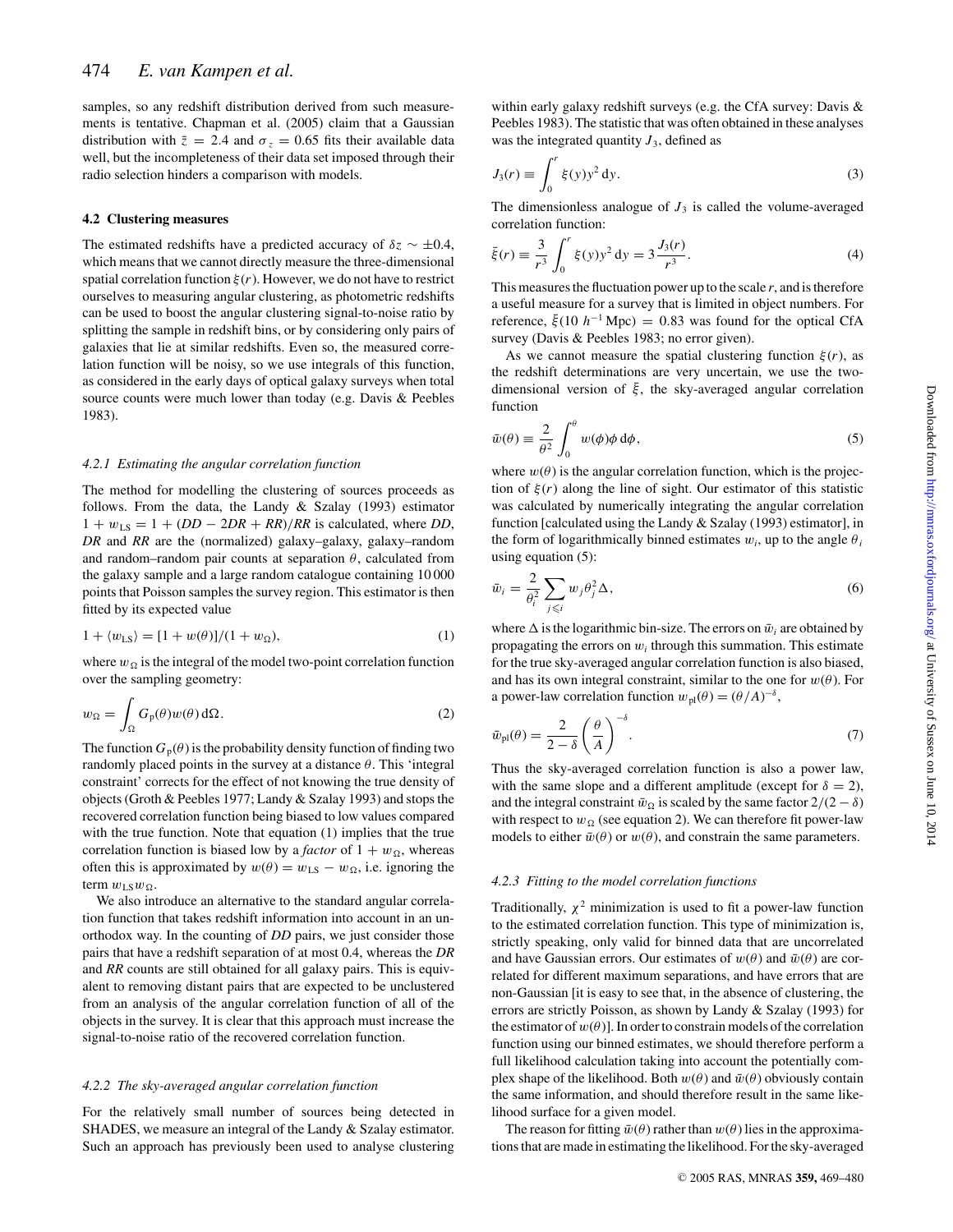angular correlation function, the bins are dependent on more pairs of galaxies than the corresponding direct estimator of the correlation function, so that the sky-averaged statistic will have a distribution closer to a Gaussian form. Switching from a direct estimate to a sky-averaged estimate increases correlations between data points. However, this can be taken into account properly in the fitting procedure by calculating the full covariance matrix for the binned data, which is then diagonalized by a unitary transformation to produce an alternative  $\chi^2$ -statistic (e.g. Fisher et al. 1994). This statistic is subsequently employed to fit models to the data.

A single-parameter fit to the correlation function is often adopted assuming that  $w(\theta) = (\theta/A)^{-0.8}$  (e.g. Roche et al. 1993; Daddi et al. 2000). It is not at all clear what the slope for high-redshift submillimetre sources is going to be, but it is easier to fit a oneparameter function for a small number of galaxies. In the following we consider both a one-parameter model with constrained powerlaw slope  $\delta = 0.8$ , and a two-parameter fit for the generic power-law  $w(\theta) = (\theta/A)^{-\delta}$  to both  $w(\theta)$  and  $\bar{w}(\theta)$ . We employ non-linear  $\chi^2$ -fitting for both functions, using the Levenberg–Marquardt method (Press et al. 1988), which allows us easily to take into account the multiplicative integral constraint. For each fit the  $\chi^2$ probability *Q* is calculated using the incomplete gamma-function, and any fits with *Q* < 0.1 are discarded.

#### *4.2.4 Examples of mock angular correlation functions*

In Figs 3, 4 and 5 we show examples of  $w(\theta)$  and  $\bar{w}(\theta)$  for realizations of all models, for the case where we have no redshift information (Fig. 3) and for the case where we have (Figs 4 and 5). The *same* realizations have been used for all three figures. Circles show the angular correlation function  $w(\theta)$ , where open symbols indicate negative values, and error bars indicate Poisson errors. The best-fitting power law is shown as a solid line, *if* a fit was possible. If not, the line is simply omitted. The sky-averaged angular correlation function  $\bar{w}(\theta)$  is shown using asterisks, and the best-fitting power law is shown as a dashed line (again, if a fit was successful).

Before continuing, please note that these examples are by no means meant to be representative – they are merely shown to demonstrate the difference between using  $w(\theta)$  and  $\bar{w}(\theta)$  for fitting, and to show the effect of the additional redshift information. The examples should *not* be used to compare the differences in clustering strength between the models; this will be covered in the next section.

First focusing on Fig. 3, we see that the correlation functions for the complete line of sight are noisy, and for one of the models a fit to  $w(\theta)$  fails completely. The figure demonstrates the use of skyaveraging, as  $\bar{w}(\theta)$ , plotted using stars, is better behaved. This is perhaps best illustrated in the first panel, but also in the third panel, where it has the direct consequence that a fit to  $\bar{w}(\theta)$  is possible where a fit to  $w(\theta)$  failed (third panel of Fig. 3). In general, for most realizations a simple  $\chi^2$  fit to  $\bar{w}(\theta)$  turns out to be easier than a fit to the angular correlation function itself. This is very helpful for our purpose of comparing models, as it is important that fitting is possible for a large number of realizations, so the fitting procedure needs to be largely automatic.

A stronger clustering signal is expected for sources selected in a redshift range, as the signal is less polluted by uncorrelated sources at very different redshifts. Indeed, Fig. 4 shows that for all realizations the selection of sources in the redshift interval  $2 < z < 3$  boosts



**Figure 3.** Bias-corrected angular correlation function  $w(\theta)$  (circles, open denoting negative) and its sky-averaged counterpart  $\bar{w}(\theta)$  (asterisks, negative values not plotted) for a single realization of each model, with best-fitting power-law functions overplotted for both, and no redshift selection. See text for full details.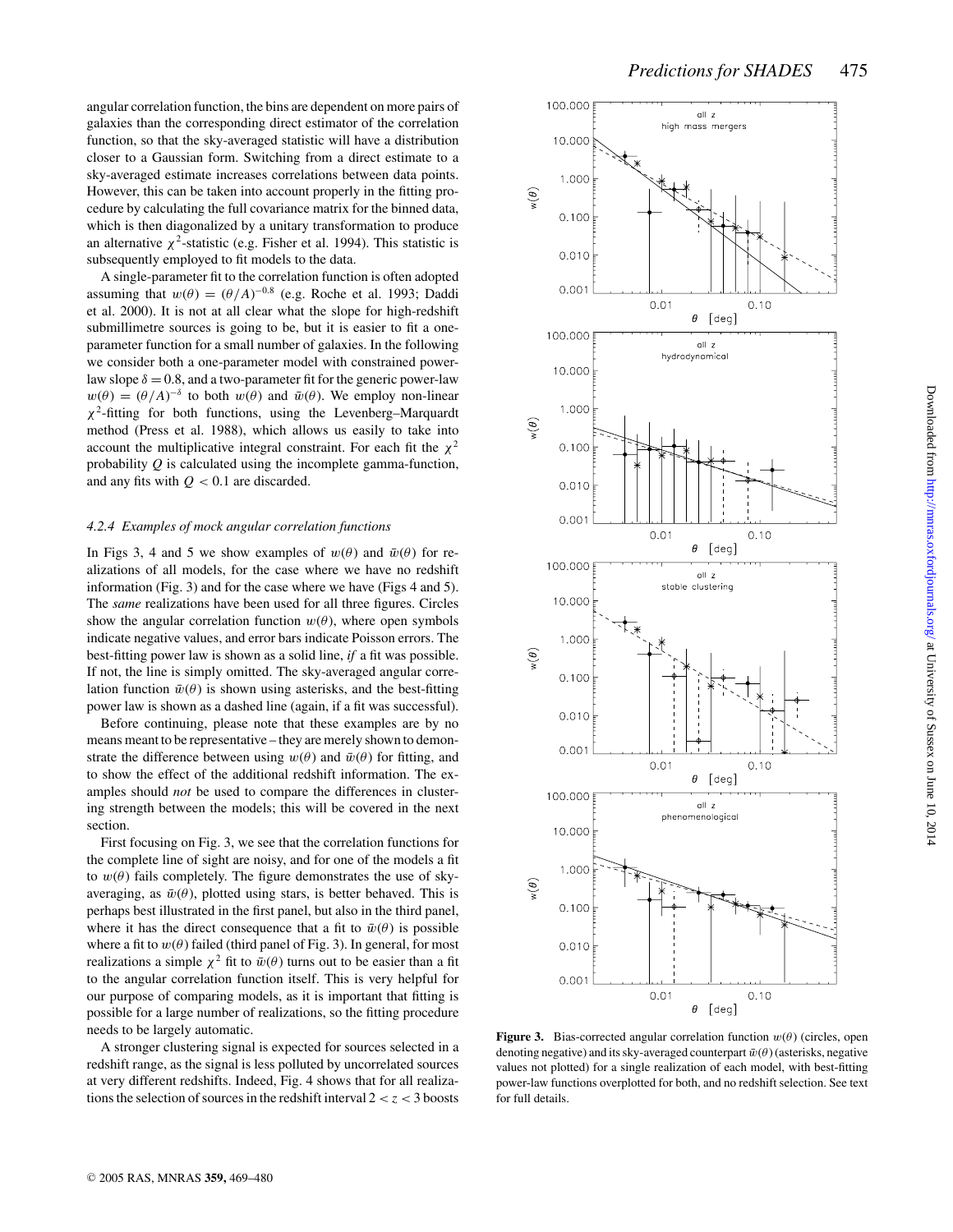



Figure 4. As Fig. 3, but with sources selected to be in the redshift range  $2 < z < 3$ , which is the range where all models have a reasonable number of sources (see Fig. 2). All realizations are exactly the same as in Fig. 3, in order to demonstrate what redshift availability can achieve.

Figure 5. As Fig. 3, but with sources selected to be in redshift pairs with  $\delta z < 0.4$ . All realizations are exactly the same as in Figs 3 and 4.

the clustering signal. Even though the errors are larger because of the small number of sources, the stronger signal means that a fit is possible in all cases shown, even for  $w(\theta)$  itself, although the sky-averaged correlation function is to be preferred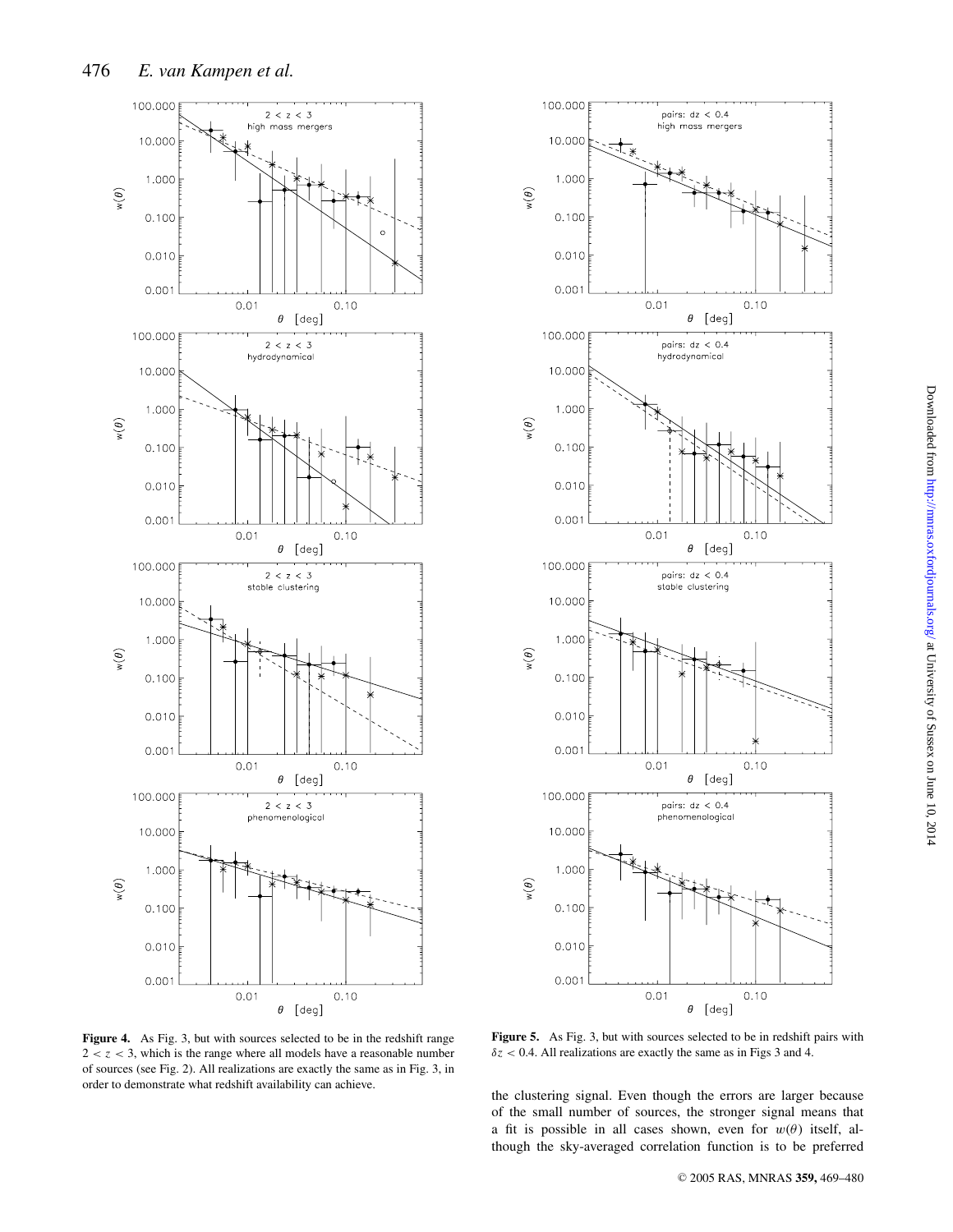An alternative to redshift intervals is to count only galaxies that are paired in redshift space, e.g. have  $|z_i - z_j| < 0.4$ , as described in Section 4.2.1 The result for the same realizations as used for Figs 3 and 4 is shown in Fig. 5, and again much better results are obtained as compared with the estimates without any redshift information (Fig. 3). The binned data look cleaner than those for the redshift intervals (Fig. 4), which is due to more galaxies being used in the *DD* counts. The fitting is therefore somewhat more reliable, as demonstrated by the small difference between fits to  $w(\theta)$  and  $\bar{w}(\theta)$ .

#### *4.2.5 Distribution over fitting parameters*

So far we have considered single realizations for each model, which should really be treated as *examples* of how the final SHADES data set might appear. In order to be able to make a quantitative comparison possible between the actual final SHADES data set and all models, we need to find the probability distribution over the fitting parameters for each model given the survey constraints (area, flux limit, etc.).

We therefore produced 50 realizations for each model, and fitted a power-law correlation function to all of these. The resulting amplitudes  $A_{sky}$  and slopes  $\delta_{sky}$  of the sky-averaged correlation function  $\bar{w}(\theta)$  are shown as scatter plots in Fig. 6, which shows the case where no redshift information is available, and in Figs 7 and 8, where we are able to split up the sample in redshift intervals (three of these are shown), or select pairs of galaxies in redshift space.

In the case of no redshift information, a significant fraction of the mock fields do not produce a correlation function that can be fitted by a power law, and the number of estimates in Fig. 6 is therefore less than 50 for each model. However, for each model still more than half of the realization allow a good fit so, crudely speaking, one would expect that at least one of the two observed SHADES fields should produce a good fit. All models spread out over a relatively large region of parameter space, and seem to overlap with each other for most of that region. This merely reflects the fact that



Figure 6. Scatter plot for the two fitting parameters of the sky-averaged angular correlation function,  $A_{sky}$  and  $\delta_{sky}$ , for 50 fields of 150 sources. Only fits of sufficient quality, i.e. those with a  $\chi^2$  probability larger than 0.1, are included (see text for details).



Figure 7. As Fig. 6, but for three different redshift bins. Again only parameters from 'good' fits are shown, i.e. those with a  $\chi^2$  probability larger than 0.1.

whatever intrinsic correlation exists in the underlying submillimetre population is weakened by projection, which produces this large spread in fitting parameters and the significant overlap between the models. Only the high-mass merger model shows a larger clustering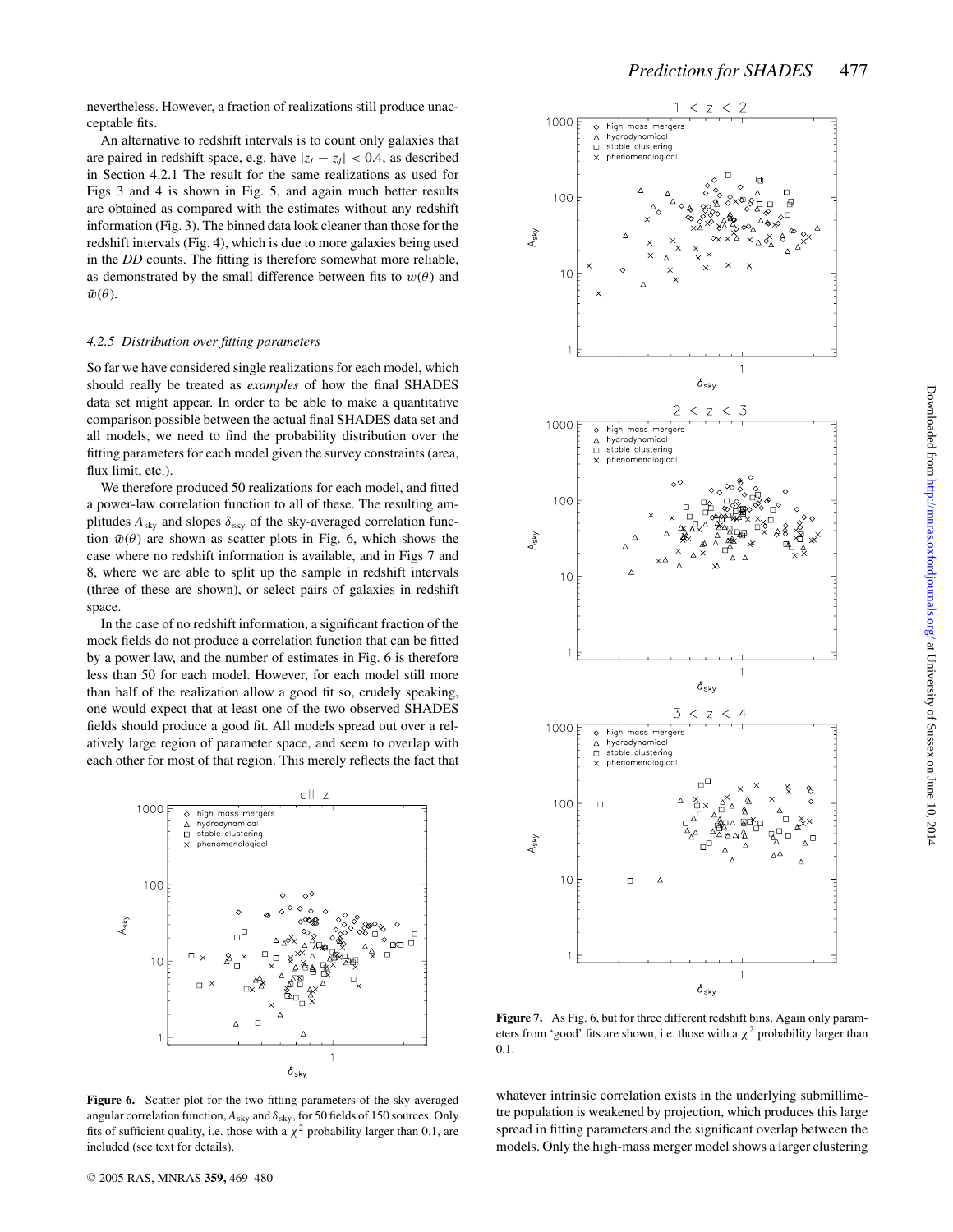

**Figure 8.** As Fig. 6, but for close redshift pairs with  $\delta z$  < 0.4. Again only parameters from 'good' fits are shown, i.e. those fits that have a  $\chi^2$ probability larger than 0.1.

amplitude overall, which also results in a larger fraction of the realizations producing good fits, and a smaller spread in the slope  $\delta$ .

Let us now use the redshift information to split up the mock samples into redshift intervals, which should show stronger clustering. Three intervals are shown in Fig. 7, where the  $2 < z < 3$  case is the most relevant one as it has the most sources for all models. The other two intervals both have at least one model where the number of sources is significantly lacking, which means that only the remaining models can reasonably be compared. The first thing to notice in all three panels of Fig. 7 is that the clouds of fitted parameter pairs start to separate out somewhat, reducing the overlap between the models.

Various interesting effects can be seen for the different models. The stable clustering model (open squares) shows fairly strong clustering in the  $1 < z < 2$  redshift interval, but, because of the low number of sources in this redshift range (see Fig. 2), few of the realizations actually produce a good fit. The high-mass merger model (open diamonds) shows relatively strong clustering for 2  $\langle z \rangle$  z  $\langle z \rangle$  3, but of course lacks numbers in the highest redshift interval. The phenomenological model (crosses) shows strongest clustering in  $3 < z < 4$  interval, but this is also somewhat troubled by low source counts. It also shows the weakest clustering for the lowest redshift interval. The clustering strength of the hydrodynamical model (open triangles) is virtually independent of redshift.

In Fig. 8 we show the results for the close pairs, i.e. galaxies with  $|\delta z|$  < 0.4. The points scatter in a similar fashion to the 2 < *z* < 3 interval, with some differences, and the separating of model point clouds is comparable between models, except for the simple merger model, which can quite clearly be distinguished. This diagram should thus be a good test for high-mass merging versus the other models considered in this paper.

If we concentrate on the  $2 < z < 3$  interval, which allows the cleanest comparison between the four models considered here, and on the close pairs, we do see that the clouds of points are overlapping significantly, but the distributions are elongated somewhat along the δ-axis, and have different mean clustering amplitudes *A*. Also, the mean of the distribution is near  $\delta = 0.8$ , observationally found for a range of galaxy types.



**Figure 9.** Distribution of clustering amplitude *A*sky over 50 realizations for each model, for the redshift bin  $2 < z < 3$ , where each model has a sufficient number of sources available (top panel), and for close redshift pairs with  $|\delta z|$  < 0.4 (bottom panel).

This leads us finally to consider the traditional one-parameter fit to the data, assuming  $\delta = 0.8$ . This produces a single clustering amplitude  $A_{sky}$  for each mock field, and a distribution over  $A_{sky}$ for each model. These distributions are plotted in Fig. 9, for the redshift interval  $2 < z < 3$  (top panel) and for the close pairs. Interestingly, for this redshift interval, all distributions are different, and although there is significant overlap the final SHADES data set will distinguish between the models, especially in combination with the different redshift distributions (see Fig. 2). For the close pairs, the result of Fig. 8 is made more apparent, in that the high-mass merger model is clearly different from the rest of the models, which show almost identical distributions.

Another measure of clustering is the sky-averaged angular correlation function as it was originally intended: just as a measurement. Therefore we also plot, in Fig. 10, the distribution over a particular  $\bar{w}(\theta_i)$ , which we choose to be  $\bar{w}(1 \text{ arcmin})$ , i.e. the sky-averaged correlation function within 1 arcmin, for the same redshift-selected data as used for Fig. 9. The result is similar, although the distributions overlap more than those for  $A_{sky}$  (as seen in Fig. 9). However,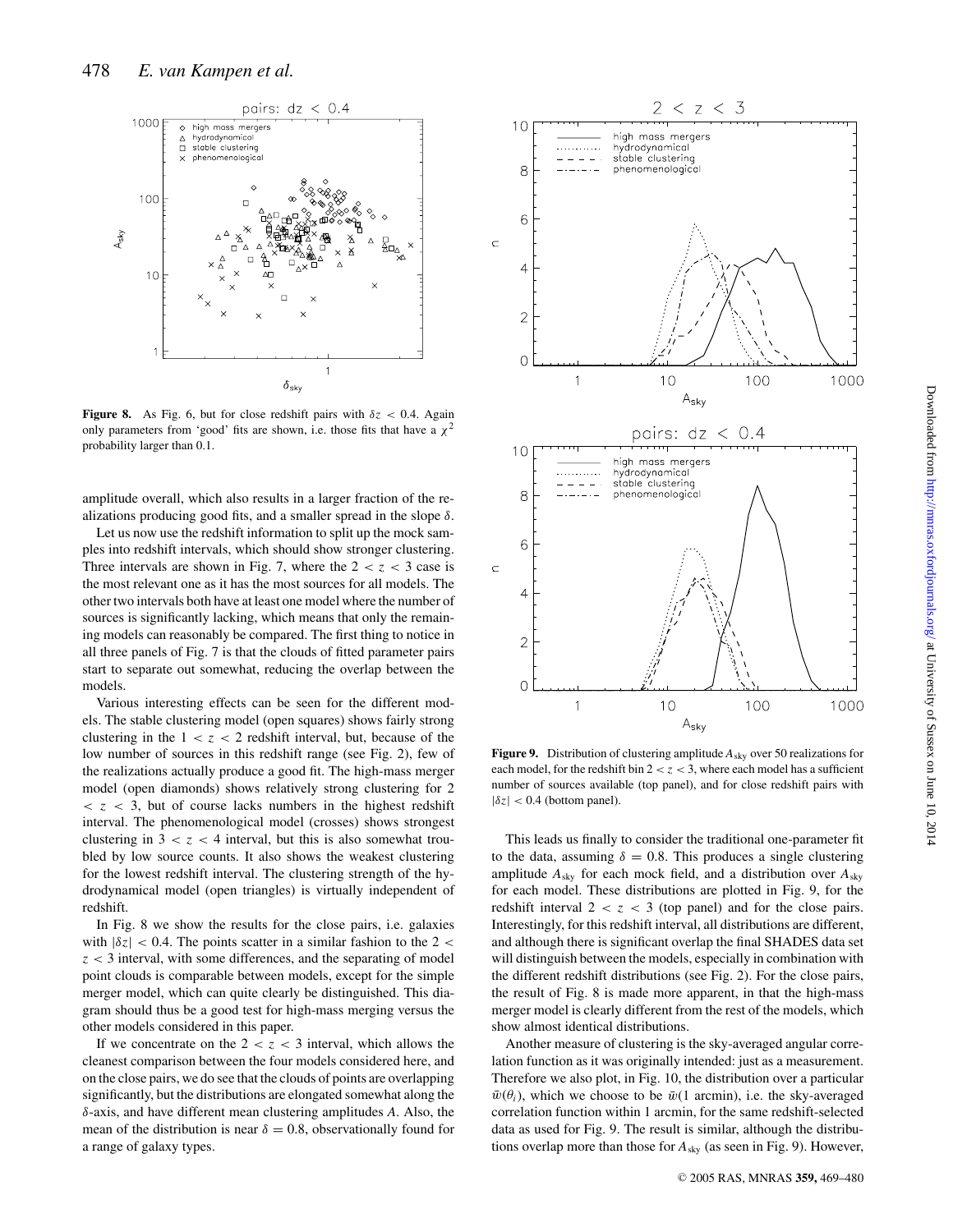

**Figure 10.** Distribution of the angular correlation measure  $\bar{w}(1 \text{ arcmin})$ over 50 realizations for each model, again for the redshift bin  $2 < z < 3$  (top panel), and the close redshift pairs with  $\delta z < 0.4$  (bottom panel).

the major advantage with the measure  $\bar{w}(1 \text{ arcmin})$ , or one at a different angle, is that we do not need to assume a model for the form of the correlation function.

#### **5 CONCLUSIONS**

One of the primary science drivers for the SHADES project is to place strong constraints on galaxy formation models by observations of luminous submillimetre galaxies in the high-redshift Universe. In order to achieve this, it is worth considering how models are best constrained by the data, and examine the range of possible predictions. With this aim in mind, we have presented four different models of the submillimetre galaxy population, selected to be widely varying in concept, without worrying about every aspect of each model. We avoid any strong assumption about the nature or redshift distribution of the submillimetre population. Given the uncertainties in what is known about the submillimetre population, we want to keep open a range of models, even those that can be questioned in some of their aspects.

For each model, the redshift distribution and clustering properties of the submillimetre population have been predicted for SHADES, and 50 realizations have been produced, each comprising around 150 sources. Thus 25 mock SHADES data sets have been produced for each model. These simulated SHADES catalogues have been used to investigate the *ability* of the clustering statistics of the final data set to constrain the various models collected here. Direct and skyaveraged estimators of the correlation function have been considered and their relative merits discussed. We have argued that powerlaw fits are best performed on the sky-averaged angular correlation function, and that a relatively good fit is possible in most cases for this measure. The full covariance matrix has been calculated and diagonalized, resulting in a  $\chi^2$  statistic that has been used to fit the power-law model to the data using the Levenberg–Marquardt method as implemented by Press et al. (1988).

All models predict sufficiently strong clustering, so that we expect to detect clustering within the SCUBA population when SHADES is complete. Although cosmic variance remains a concern, we can certainly quantify the probability of a given model to produce the observed data set, and this is expected to reject some of the models included in this paper. However, the aim of this paper is not to constrain the models; this will be done when the full SHADES data set is available. In fact, we simply have observed basic trends between models by reducing each measured correlation function to two power-law parameters: its slope and amplitude respectively.

The observed redshift distribution will provide a complementary strong test of models, even with relatively coarse photometric redshift information. In fact, the combination of clustering and redshift data offers the best discriminator between the different models that we have considered: models with similar redshift distributions have different clustering strengths, while models with similar clustering properties have different redshift distributions.

Recently, Blain et al. (2004) considered the clustering of submillimetre sources in a number of relatively small fields for data with follow-up spectroscopic redshifts. An approach was adopted that selected galaxy pairs based only on radial positions, and did not use any angular information. Pairs of submillimetre sources with  $\Delta v =$ 1200 km s<sup>−</sup><sup>1</sup> , equivalent to separations of the order of 5 Mpc (comoving) at  $z = 2.5$ , were counted, and compared with the integrated model  $\xi(r)$ . For a larger survey where there is significant angular information, this method is not optimal, so for SHADES we prefer fully to exploit the angular information, with the restricted photometric redshift information as a subsample selection tool.

The Blain et al. (2004) method is equivalent to the standard method of calculating  $\xi(r)$  by pair counting (using *DD*/*RR* −1), but performing this in a single bin with  $r < R_{\text{max}}$ . While angular clustering measurements ignore radial information, this 'radial' method instead ignores angular information in a similar way. The method should therefore include the equivalent of an integral constraint. Also, the quoted errors are derived from Poisson errors (on the pair counts), whereas the errors are expected to be larger than Poissonian for this estimator (Landy & Szalay 1993). Further limitations of the method employed by Blain et al. (2004) are discussed by Adelberger (2005). Given these issues, it is probably too early to use the Blain et al. clustering results to distinguish between models.

The primary conclusion from our analysis is that, with the area coverage  $(0.5 \text{ deg}^2)$  and the expected number of sources  $(200-400)$ , and particularly with the expected photometric redshift information (*z* ∼ ±0.3), SHADES is capable of distinguishing between widely varying scenarios for the production of the bright submillimetre population.